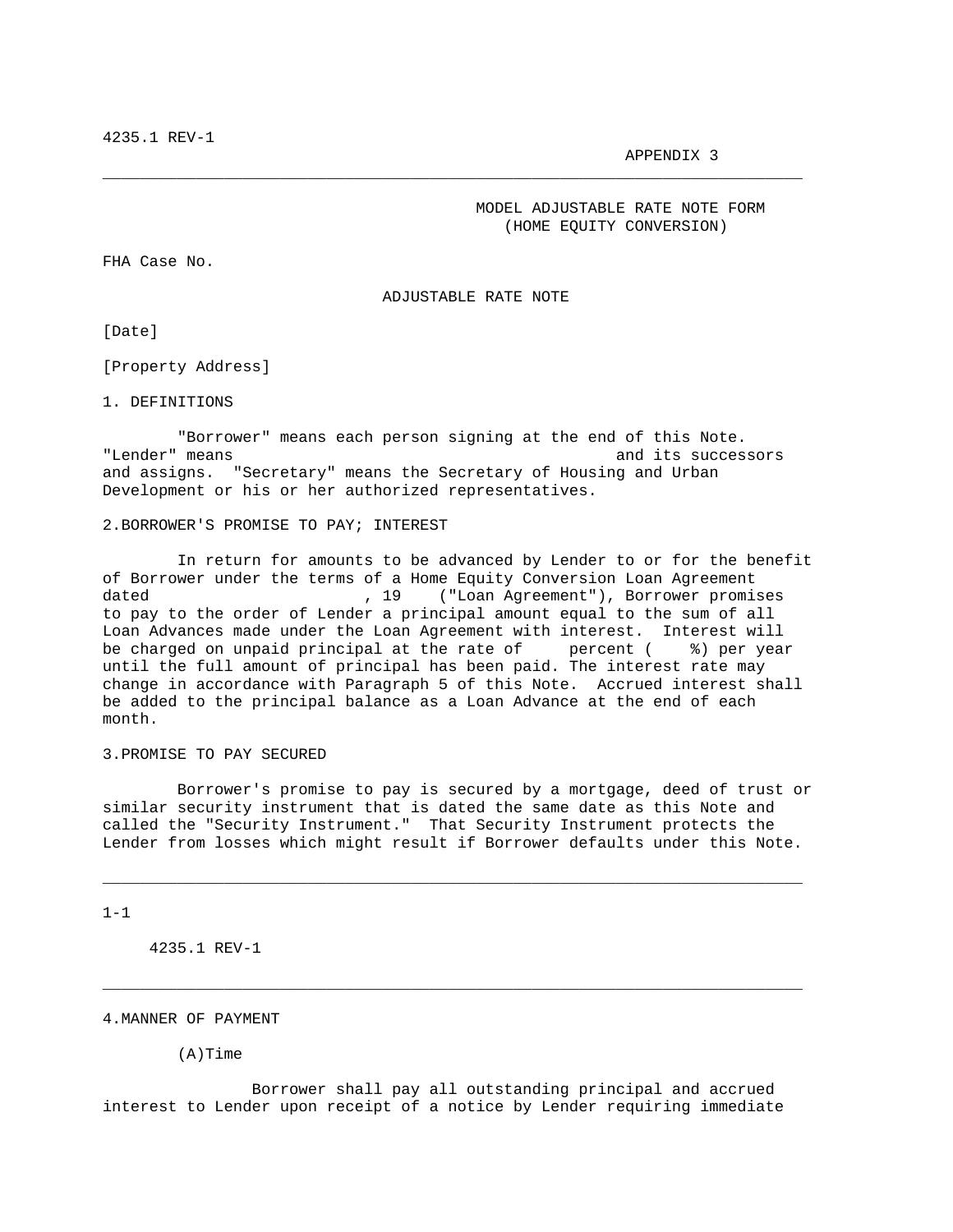payment in full, as provided in Paragraph 7 of this Note.

(B)Place

Payment shall be made at  $\overline{or}$ any such other place as Lender may designate in writing by notice to Borrower.

(C)Limitation of Liability

 Borrower shall have no personal liability for payment of the debt. Lender shall enforce the debt only through sale of the Property covered by the Security Instrument ("Property"). If this Note is assigned to the Secretary, the Borrower shall not be liable for any difference between the mortgage insurance benefits paid to Lender and the outstanding indebtedness, including accrued interest, owed by Borrower at the time of the assignment.

5.INTEREST RATE CHANGES 1/

(A)Change Date

The interest rate may change on the first day of  $\hspace{1cm}$ , 19, and on that day of each succeeding year. "Change Date" means each date on which the interest rate could change.

(B)The Index

 Beginning with the first Change Date, the interest rate will be based on an Index "Index" means the weekly average yield on United States Treasury Securities adjusted to a constant maturity of one year, as made available by the Federal Reserve Board. "Current Index" means the most recent Index figure available 30 days before the Change Date. If the Index (as defined above) is no longer available, Lender will use as a new Index any index prescribed by the Secretary. Lender will give Borrower notice of the new Index.

(C)Calculation of Interest Rate Changes

 Before each Change Date, Lender will calculate a new interest rate by adding a margin of percentage points ( %) to the current Index. /2 Subject to the limits stated in Paragraph 5(D) of this Note, this amount will be the new interest rate until the next Change Date.

(D)Limits on Interest Rate Changes

 The interest rate will never increase or decrease by more than two percentage points (2.0%) on any single Change Date. The interest rate will never be more than five percentage points (5.0%) higher or lower than the initial interest rate stated in Paragraph 2 of this Note.

\_\_\_\_\_\_\_\_\_\_\_\_\_\_\_\_\_\_\_\_\_\_\_\_\_\_\_\_\_\_\_\_\_\_\_\_\_\_\_\_\_\_\_\_\_\_\_\_\_\_\_\_\_\_\_\_\_\_\_\_\_\_\_\_\_\_\_\_\_\_\_\_\_\_\_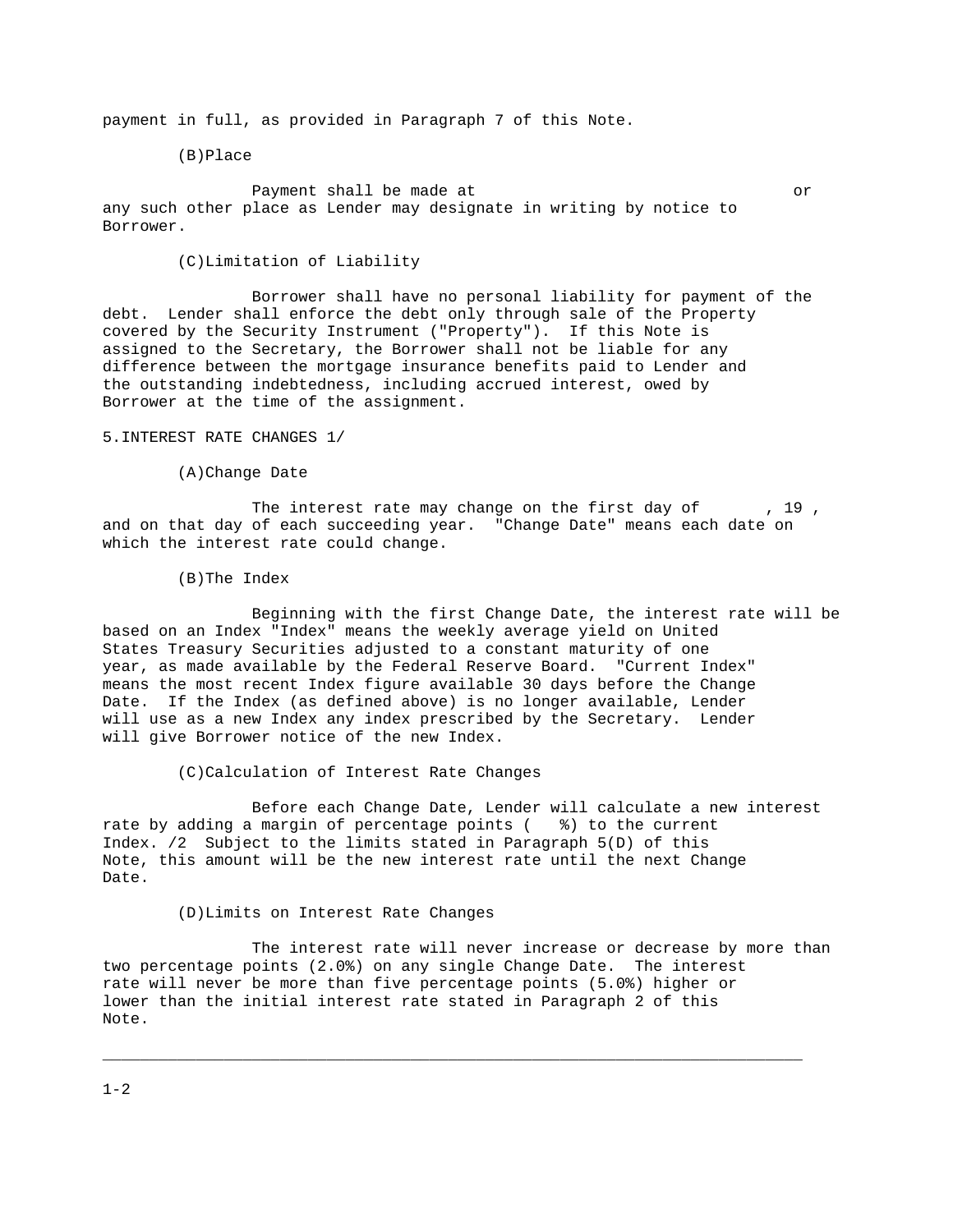## (E)Notice of Changes

Lender will give notice to Borrower of any change in the<br>interest rate. The notice must be given at least 25: days before the no The notice must be given at least  $25:$  days before the new interest rate takes effect, and must set forth (i) the date of the notice, (ii) the Change Date, (iii) the old interest rate, (iv) the new interest rate, (v) the Current Index, (vi) the method of calculating the adjusted interest rate, and (vii) any other information which may be required by law from time to time.

\_\_\_\_\_\_\_\_\_\_\_\_\_\_\_\_\_\_\_\_\_\_\_\_\_\_\_\_\_\_\_\_\_\_\_\_\_\_\_\_\_\_\_\_\_\_\_\_\_\_\_\_\_\_\_\_\_\_\_\_\_\_\_\_\_\_\_\_\_\_\_\_\_\_\_

(F)Effective Date of Changes

 A new interest rate calculated in accordance with paragraphs 5(C) and 5(D) of this Note will become effective on the Change Date, unless the Change Date occurs less than 25 days after Lender has given the required notice. If the interest rate calculated in accordance with Paragraphs 5(C) and 5(D) of this Note decreased, but Lender failed to give timely notice of the decrease and applied a higher rate than the rate which should have been stated in a timely notice, then Lender shall recalculate the principal balance owed under this Note so it does not reflect any excessive interest.

6.BORROWER'S RIGHT TO PREPAY

 A Borrower receiving monthly payments under the Loan Agreement has the right to pay the debt evidenced by this Note, in whole or in part, without charge or penalty on the first day of any month. Otherwise, a Borrower has the right to pay the debt evidenced by this Note, in whole or in part, without charge or penalty after giving Lender two weeks notice. Any amount of debt prepaid will first be applied to reduce the principal balance of the Second Note described in Paragraph 11 of this Note and then to reduce the principal balance of this Note.

All prepayments of the principal balance shall be applied by Lender as follows:

 First, to that portion of the principal balance representing aggregate payments for mortgage insurance premiums;

 Second, to that portion of the principal balance representing aggregate payments for servicing fees;

 Third, to that portion of the principal balance representing accrued interest due under the Note; and

 Fourth, to the remaining portion of the principal balance. A Borrower may specify whether a prepayment is to be credited to that portion of the principal balance representing monthly payments or the line of credit. If Borrower does not designate which portion of the principal balance is to be prepaid, Lender shall apply any partial prepayments to an existing line of credit or create a new line of credit.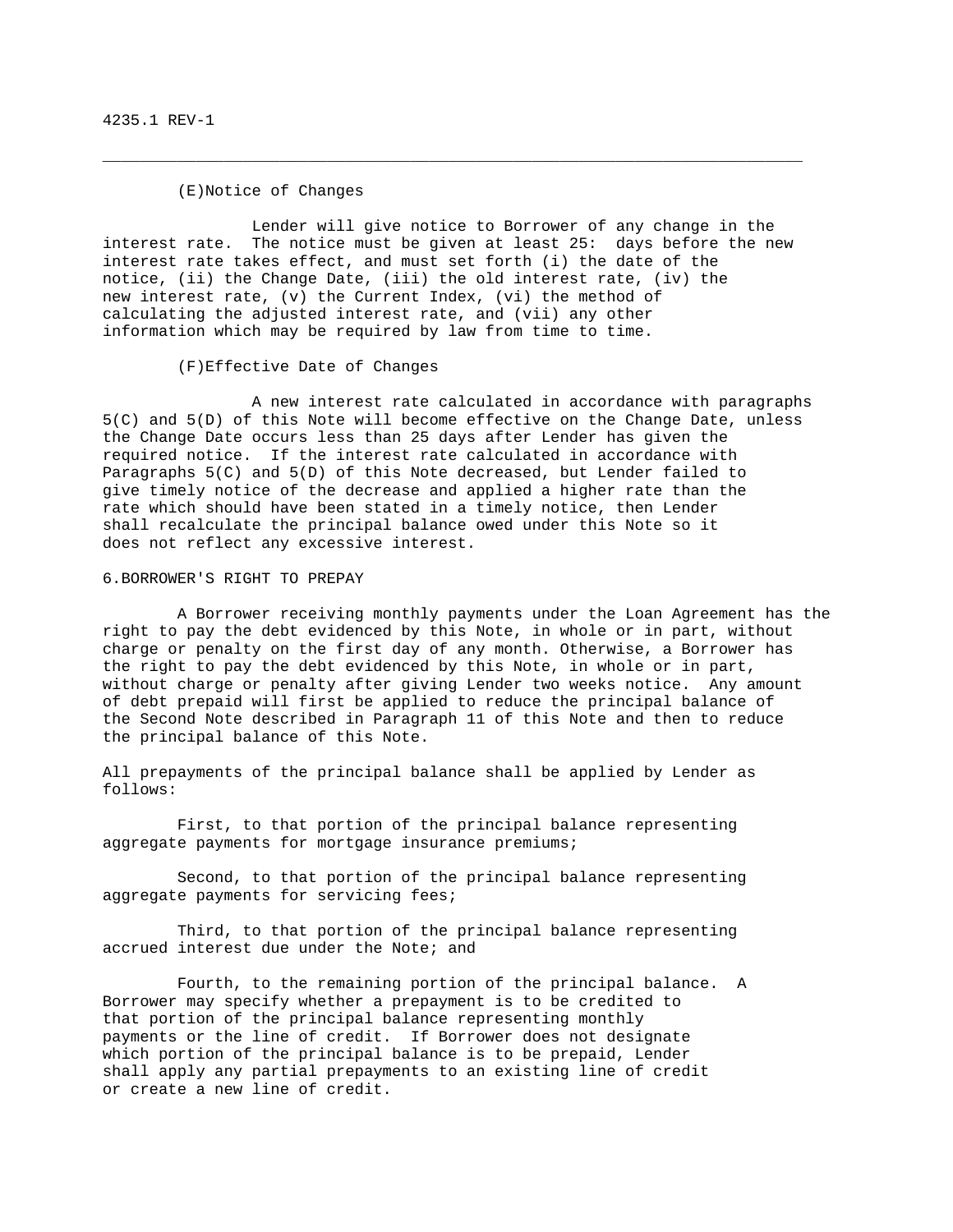4235.1 REV-1

7.IMMEDIATE PAYMENT IN FULL

(A)Death or Sale

 Lender may require immediate payment in full of all outstanding principal and accrued interest if:

\_\_\_\_\_\_\_\_\_\_\_\_\_\_\_\_\_\_\_\_\_\_\_\_\_\_\_\_\_\_\_\_\_\_\_\_\_\_\_\_\_\_\_\_\_\_\_\_\_\_\_\_\_\_\_\_\_\_\_\_\_\_\_\_\_\_\_\_\_\_\_\_\_\_\_

\_\_\_\_\_\_\_\_\_\_\_\_\_\_\_\_\_\_\_\_\_\_\_\_\_\_\_\_\_\_\_\_\_\_\_\_\_\_\_\_\_\_\_\_\_\_\_\_\_\_\_\_\_\_\_\_\_\_\_\_\_\_\_\_\_\_\_\_\_\_\_\_\_\_\_

 (i) A Borrower dies and the Property is not the principal residence of at least one surviving Borrower, or

 (ii) A Borrower conveys all of his or her title to the Property and no other Borrower retains title to the Property in fee simple or on a leasehold interest as set forth in 24 CFR 206.45(a).

(B)Other Grounds

 Lender may require immediate payment in full of all outstanding principal and accrued interest, upon approval by an authorized representative of the Secretary, if:

 (i) The Property ceases to be the principal residence of a Borrower for reasons other than death and the Property is not the principal residence of at least one other Borrower;

 (ii) For a period of longer than 12 consecutive months, a Borrower fails to physically occupy the Property because of physical or mental illness and the Property is not the principal residence of at least one other Borrower; or

 (iii) An obligation of the Borrower under the Security Instrument is not performed.

(C)Payment of Costs and Expenses

 If Lender has required immediate payment in full as described above, the debt enforced through sale of the Property may include costs and expenses, including reasonable and customary attorney's fees, associated with enforcement of this Note to the extent not prohibited by applicable law. Such fees and costs shall bear interest from the date of disbursement at the same rate as the principal of this Note.

(D)Trusts

 Conveyance of a Borrower's interest in the Property to a trust which meets the requirements of the Secretary, or conveyance of a trust's interests in the Property to a Borrower, shall not be considered a conveyance for purposes of this Paragraph. A trust shall not be considered an occupant or be considered as having a principal

 $1 - 3$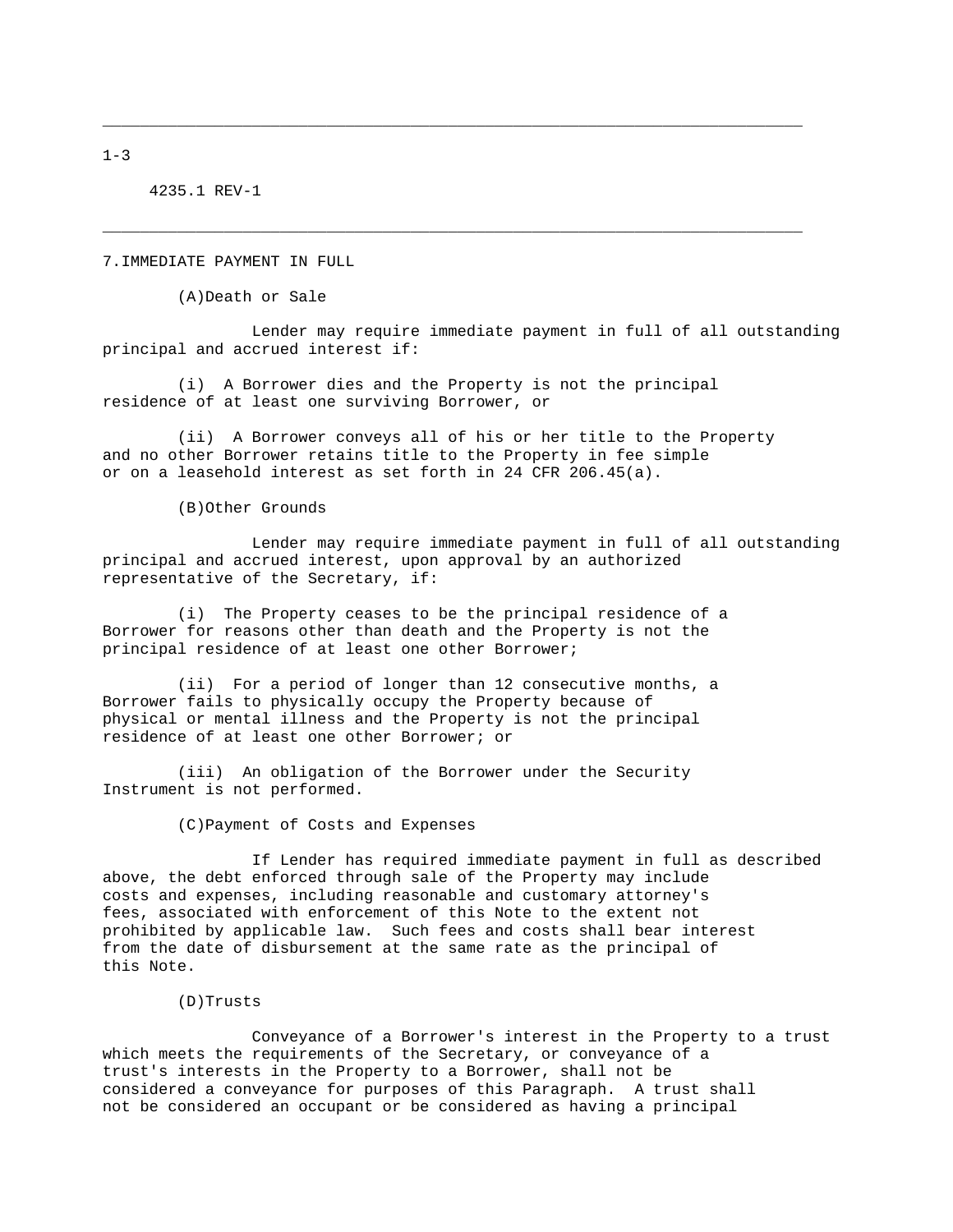residence for purposes of this Paragraph.

8.WAIVERS

 Borrower waives the rights of presentment and notice of dishonor. "Presentment" means the right to require Lender to demand payment of amounts due. "Notice of dishonor" means the right to require Lender to give notice to other persons that amounts due have not been paid.

\_\_\_\_\_\_\_\_\_\_\_\_\_\_\_\_\_\_\_\_\_\_\_\_\_\_\_\_\_\_\_\_\_\_\_\_\_\_\_\_\_\_\_\_\_\_\_\_\_\_\_\_\_\_\_\_\_\_\_\_\_\_\_\_\_\_\_\_\_\_\_\_\_\_\_

\_\_\_\_\_\_\_\_\_\_\_\_\_\_\_\_\_\_\_\_\_\_\_\_\_\_\_\_\_\_\_\_\_\_\_\_\_\_\_\_\_\_\_\_\_\_\_\_\_\_\_\_\_\_\_\_\_\_\_\_\_\_\_\_\_\_\_\_\_\_\_\_\_\_\_

#### $1 - 4$

4235.1 REV-1

# 9.GIVING OF NOTICES

 Unless applicable law requires a different method, any notice that must be given to Borrower under this Note will be given by delivering it or by mailing it by first class mail to Borrower at the property address above or at a different address if Borrower has given Lender a notice of Borrower's different address.

 Any notice that must be given to Lender under this Note will be given by first class mail to Lender at the address stated in Paragraph 4(B) or at an different address if Borrower is given a notice of that different address.

10.OBLIGATIONS OF PERSONS UNDER THIS NOTE

 If more than one person signs this Note, each person is fully obligated to keep all of the promises made in this Note. Lender may enforce its rights under this Note only through sale of the Property.

11.RELATIONSHIP TO SECOND NOTE

(A)Second Note

 Because Borrower will be required to repay amounts which the Secretary may make to or on behalf of Borrower pursuant to Section  $255(i)(1)(A)$  of the National Housing Act and the Loan Agreement, the Secretary has required Borrower to grant a Second Note to the Secretary.

(B)Relationship of Secretary Payments to this Note

 Payments made by the Secretary shall not be included in the debt due under this Note unless:

(i)This Note is assigned to the Secretary; or

 (ii) The Secretary accepts reimbursements by the Lender for all payments made by the Secretary.

If the circumstances described in (i) or (ii) occur, then all payments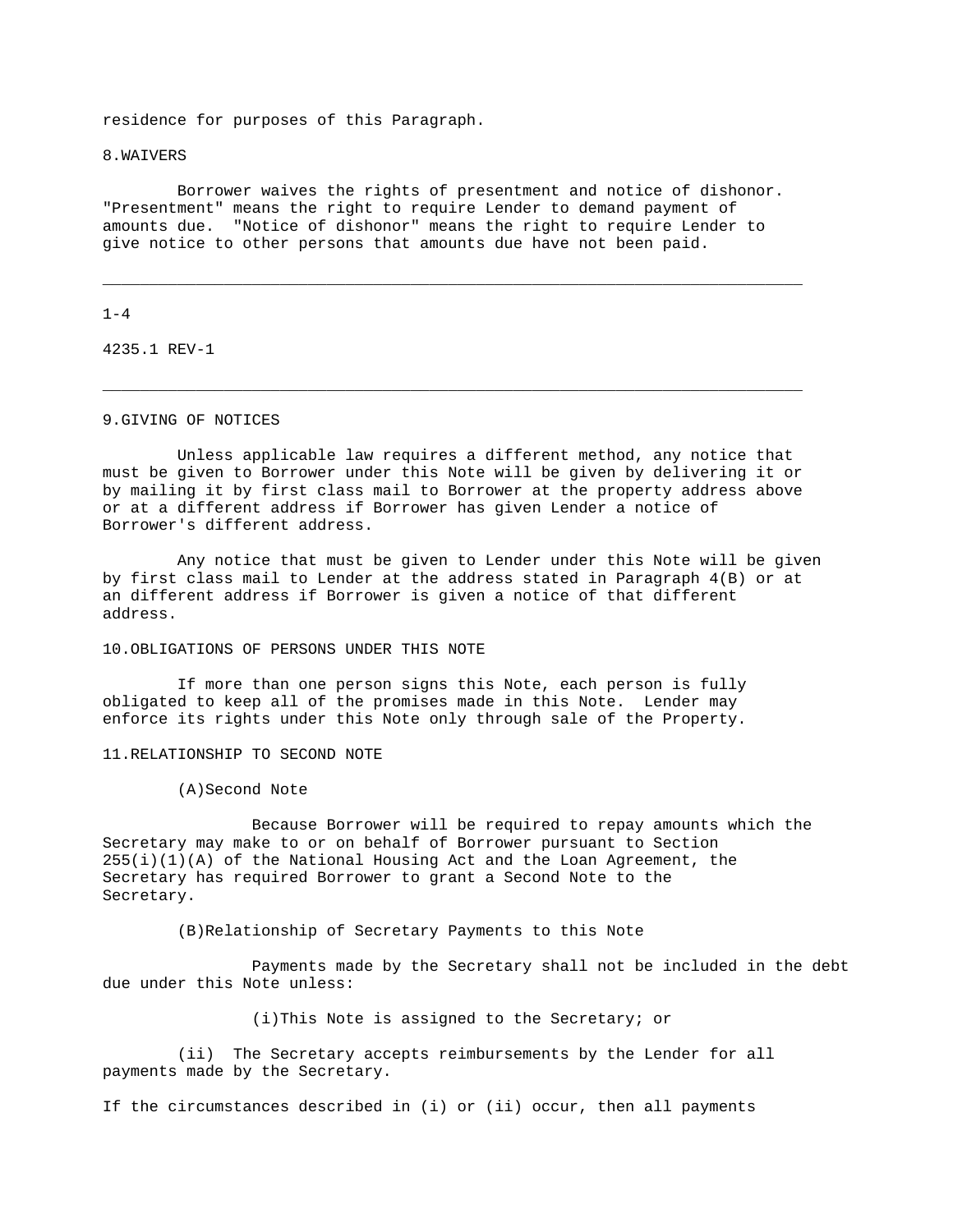by the Secretary, including interest on the payments, shall be included in the debt.

(C)Effect on Borrower

 Where there is no assignment or reimbursement as described in  $(B)(i)$  or  $(ii)$ , and the Secretary makes payments to Borrower, then Borrower shall not:

 (i) Be required to pay amounts owed under this Note until the Secretary has required payment in full of all outstanding principal and accrued interest under the Second Note held by the Secretary, notwithstanding anything to the contrary in Paragraph 7 of this Note; or

 (ii) Be obligated to pay interest or shared appreciation under this Note at any time, whether accrued before or after the payments by the Secretary, and whether or not accrued interest has been included in the principal balance of this Note, notwithstanding anything to the contrary in Paragraphs 2 or 5 of this Note or any Allonge to this Note.

\_\_\_\_\_\_\_\_\_\_\_\_\_\_\_\_\_\_\_\_\_\_\_\_\_\_\_\_\_\_\_\_\_\_\_\_\_\_\_\_\_\_\_\_\_\_\_\_\_\_\_\_\_\_\_\_\_\_\_\_\_\_\_\_\_\_\_\_\_\_\_\_\_\_\_

\_\_\_\_\_\_\_\_\_\_\_\_\_\_\_\_\_\_\_\_\_\_\_\_\_\_\_\_\_\_\_\_\_\_\_\_\_\_\_\_\_\_\_\_\_\_\_\_\_\_\_\_\_\_\_\_\_\_\_\_\_\_\_\_\_\_\_\_\_\_\_\_\_\_\_

 $1 - 5$ 

4235.1 REV-1

12.SHARED APPRECIATION /3

 If Borrower has executed a Shared Appreciation Allonge, the covenants of the Allonge shall be incorporated into and supplement the covenants of this Note as if the Allonge were a part of this Note.

BY SIGNING BELOW, Borrower accepts and agrees to the terms and covenants contained in this Note. /4, /5

 $(SEAL)$ 

Borrower

\_\_\_\_\_\_\_\_\_\_\_\_\_\_\_\_\_\_\_\_\_\_\_\_\_\_\_ (SEAL)

Borrower

 $1 - 6$ 

4235.1 REV-1

Footnotes for Model Adjustable Rate Note Form (Home Equity Conversion)

1. The Model Adjustable Rate Note Form is designed for mortgages with interest rates that adjust annually, subject to annual and lifetime caps on

\_\_\_\_\_\_\_\_\_\_\_\_\_\_\_\_\_\_\_\_\_\_\_\_\_\_\_\_\_\_\_\_\_\_\_\_\_\_\_\_\_\_\_\_\_\_\_\_\_\_\_\_\_\_\_\_\_\_\_\_\_\_\_\_\_\_\_\_\_\_\_\_\_\_\_

\_\_\_\_\_\_\_\_\_\_\_\_\_\_\_\_\_\_\_\_\_\_\_\_\_\_\_\_\_\_\_\_\_\_\_\_\_\_\_\_\_\_\_\_\_\_\_\_\_\_\_\_\_\_\_\_\_\_\_\_\_\_\_\_\_\_\_\_\_\_\_\_\_\_\_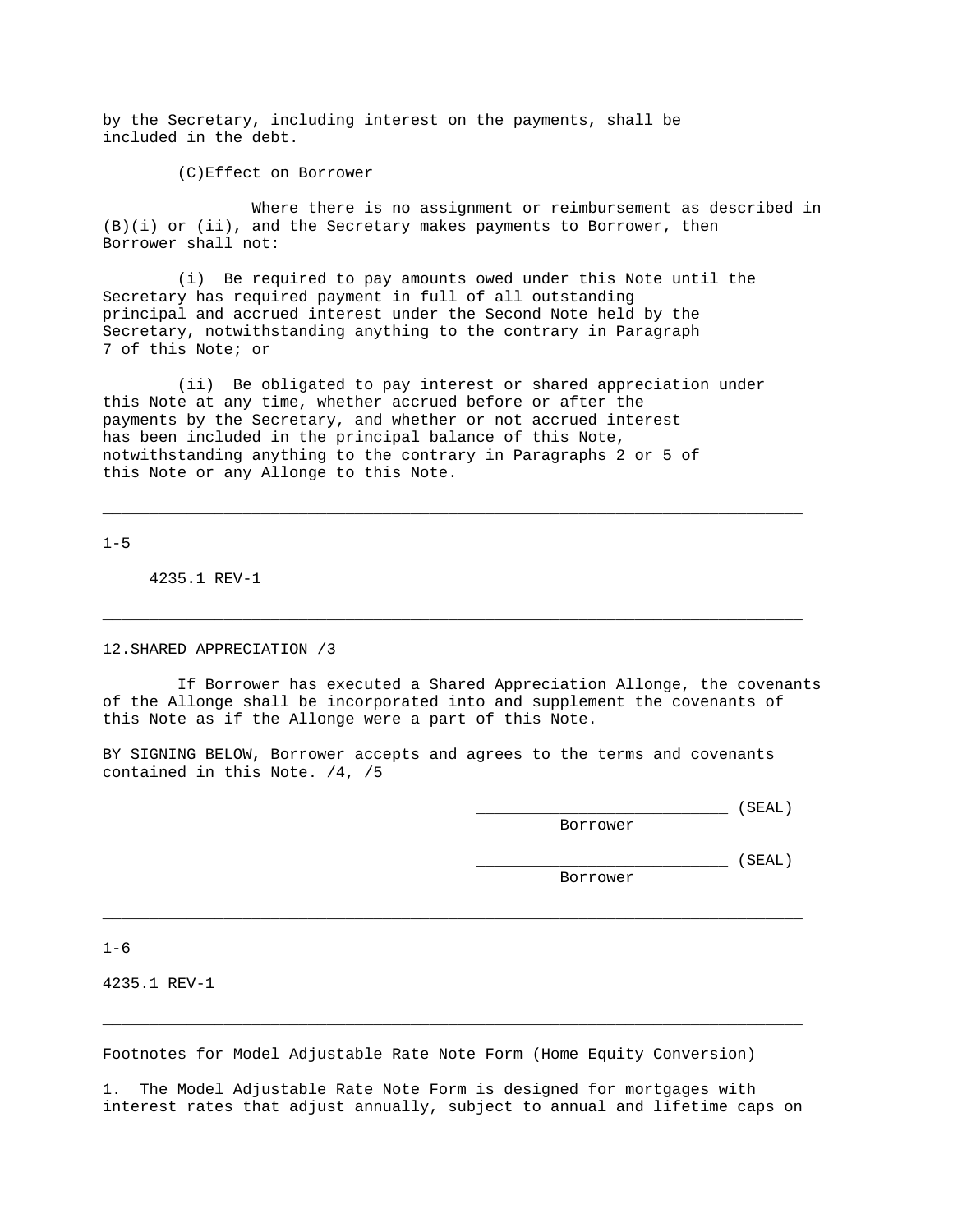increases. If the mortgage has interest rates that adjust monthly subject only to a lifetime cap, the following modifications to the Model Adjustable Rate Note Form are mandatory:

(a)Change Paragraph 5(A) to read:

(A)Change Date

The interest rate may change on the first day of 19 , and on the first day of each succeeding month. "Change Date" means each date on which the interest rate could change.

(b)Change Paragraph 5(C) to read:

(C)Calculation of Interest Rate Changes

 Before each Change Date, Lender will calculate a new interest rate by adding a margin of  $p$  percentage points ( $\frac{1}{2}$ ) to the current Index. /2 Subject to the limit stated in Paragraph 5(D) of this Note, this amount will be the new interest rate until the next Change Date.

(c)Change Paragraph 5(D) to read:

(D)Limit on Interest Rate

The interest rate will never increase above percent ( %).

2. If Lender intends to round the interest rate, the phrase "and rounding the sum to the nearest one-eighth of one percentage point (0.125%)" shall be added.

3. The paragraph may be omitted if Lender does not offer a shared appreciation mortgage.

4.Include any required or customary form of authentication.

5. The model note is a multistate form which requires adaption for the following jurisdictions:

\_\_\_\_\_\_\_\_\_\_\_\_\_\_\_\_\_\_\_\_\_\_\_\_\_\_\_\_\_\_\_\_\_\_\_\_\_\_\_\_\_\_\_\_\_\_\_\_\_\_\_\_\_\_\_\_\_\_\_\_\_\_\_\_\_\_\_\_\_\_\_\_\_\_\_

\_\_\_\_\_\_\_\_\_\_\_\_\_\_\_\_\_\_\_\_\_\_\_\_\_\_\_\_\_\_\_\_\_\_\_\_\_\_\_\_\_\_\_\_\_\_\_\_\_\_\_\_\_\_\_\_\_\_\_\_\_\_\_\_\_\_\_\_\_\_\_\_\_\_\_

(a) Alaska. Add the Borrower's Post Office address, if different from the property address.

 $1 - 1$ 

4235.1 REV-1

(b) Kansas. Delete "including reasonable and customary attorney's fees" from Paragraph 7(C).

(c) Kentucky. Paragraph 7(C) should be changed to read: "If Lender has required immediate payment in full as described above, the debt enforced through sale of the Property may include \$500.00 for costs